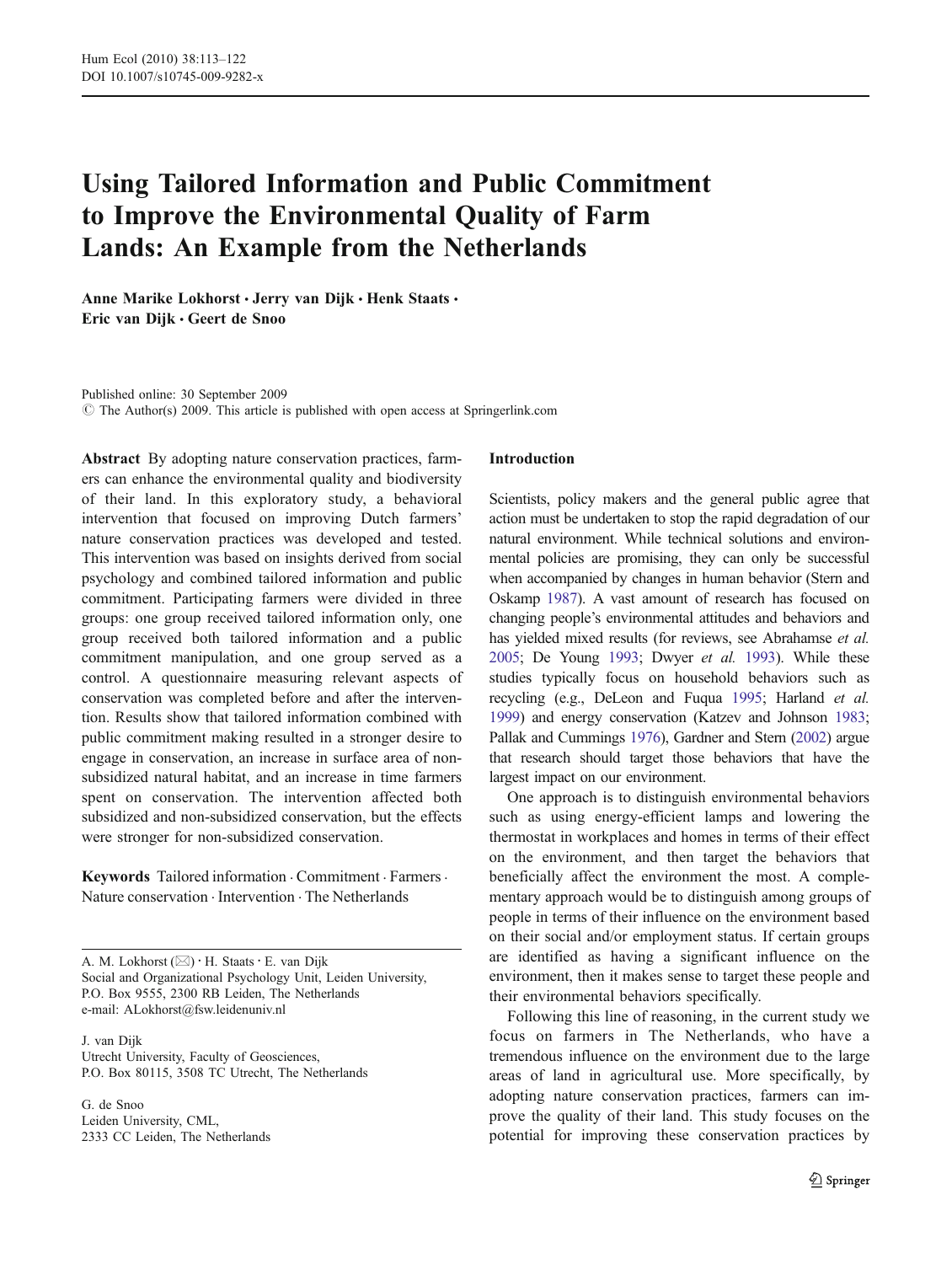developing and testing a behavioral intervention based on the large body of social psychological research on interventions in the environmental domain. A key aspect of the current study is that it combines social psychological measures with ecological ones, making it possible to test relations between aspects of motivation and outcomes on the level of environmental quality. The authors of this article include both psychologists and ecologists.

## Intervention

There is a great deal of research dedicated to developing and testing interventions aimed at changing environmental behaviors (Dwyer et al. [1993\)](#page-8-0), for examples goal setting, mass media campaigns, and the distribution of rewards or token reinforcers such as coupons. Systematic reviews suggest that the most effective interventions are based on feedback, tailored information and commitment making (Abrahamse et al. [2005](#page-8-0); Dwyer et al. [1993](#page-8-0)).

Attempts to change people's attitudes and behaviors often rely on the presentation of information. One informational technique that has often been used in social psychological research is feedback (see, for instance, Abrahamse et al. [2007](#page-8-0); Staats et al. [2004\)](#page-9-0). Administering feedback entails providing people with information about their current behavior. A distinction is made between feedback on the individual and on the group level. The latter is also described as a type of comparative feedback as it provides the opportunity to compare one's behavior with that of others. This way feedback can be successful in changing behavior because it possibly makes salient a social norm in favor of the behavior at stake (Abrahamse et al. [2007](#page-8-0)). Another informational technique is the provision of information that is tailored specifically to a person's individual needs. This technique has been used for example to provide advice to garage managers on how to reduce oil pollution of wastewater (Daamen et al. [2001](#page-8-0)) and was found effective. An important aspect of Daamen et al.'s study is that it targeted professionals instead of the more usual and general sample of consumers.

An important distinction between feedback and tailored information is that feedback is a so-called consequent strategy (informing participants about the consequences of their behavior) whereas providing tailored information is an antecedent strategy (informing participants on how to alter their future behavior effectively; see Dwyer et al. [1993](#page-8-0)). In this study we used both techniques in order to increase the effectiveness of the intervention. That is to say, we provided our participants with feedback about their current conservation behavior and its consequences combined with tailored information on how to effectively improve their conservation behavior. Throughout the article we refer to this treatment as "tailored information."

The effects of informational techniques are often limited to short periods of time (Staats et al. [2000\)](#page-9-0). Also, it is assumed that interventions are more successful when they are multifaceted and consist of multiple strategies (Gardner and Stern [2002](#page-8-0); Werner et al. [1995](#page-9-0)). Therefore in the current research we decided to further enrich our intervention package with a technique called public commitment making, in which an individual is asked to make a commitment to certain behavior(s) in the presence of other people. Commitment-making is generally seen as a promising intervention technique (Abrahamse et al. [2005;](#page-8-0) De Young [1993](#page-8-0); Dwyer et al. [1993;](#page-8-0) Katzev and Wang [1994](#page-8-0)) and has been shown to influence, for example, recycling behavior (DeLeon and Fuqua [1995;](#page-8-0) Wang and Katzev [1990\)](#page-9-0) and use of public transport rather than private vehicles (Matthies et al. [2006](#page-9-0)). Public commitment can influence behavior in a number of ways (Lokhorst et al. [2009a](#page-8-0)). First, it can change people's self-image such that the new behavior becomes a part of their self- identity. Second, it can evoke a willingness to conform to either a societal or personal norm to engage in the behavior in question. Third, it can set in motion a process generally referred to as cognitive elaboration (Petty and Cacioppo [1986](#page-9-0)), a process whereby the individual elaborates on the possible reasons to engage in the behavior and strategies to accurately perform the behavior, resulting in a strong positive attitude towards the behavior.

#### The Current Research: Farmers and Conservation

Many species of flora and fauna associated with farmlands have shown severe declines over the last decades (Berendse et al. [2004](#page-8-0)). Intensification of farming, as a result of mechanization, increased sizes of individual farms and the extensive use of fertilizers and agrochemicals, is seen as the main cause for this biodiversity loss in the European countryside (Benton et al. [2003](#page-8-0)). Farmers' conservation practices have been officially acknowledged by the EU Common Agricultural policy (CAP) since the early 1990s (European Commission, Directorate-General for Agriculture [2003](#page-8-0)), and, as a result, many countries have set up subsidy schemes to promote agricultural conservation practices. These schemes aim to encourage farmers to set aside part of their productive lands for the creation of semi-natural habitats (for a detailed overview of schemes, see Kleijn and Sutherland [2003\)](#page-8-0). In addition, farmers can undertake non-subsidized and uncompensated conservation practices.

This study focuses on conservation practices designed to reduce emissions of agrochemicals and fertilizer into the environment, as well as the management and maintenance of semi-natural habitats such as riparian zones and hedgerows. To the best of our knowledge, no other research has yet focused on testing a social psychological intervention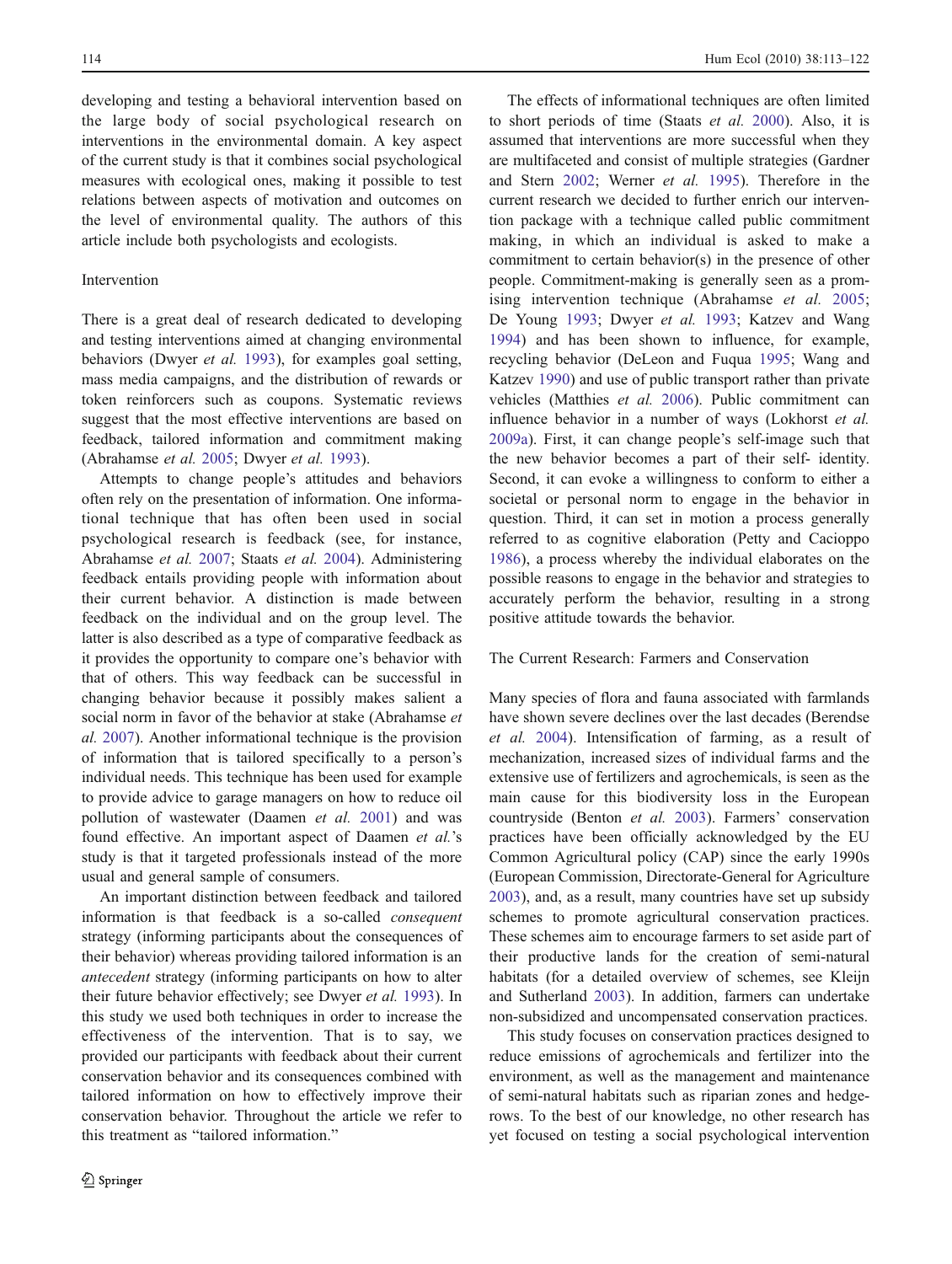aimed at increasing beneficial environmental behaviors. Our approach, combining both tailored information and public commitment, is based on the assumption of voluntary behavior change. Both subsidized and nonsubsidized conservation are voluntary behaviors. Even though subsidized conservation is contingent on contracts and thus less flexible, farmers are still free to participate in conservation schemes or not. Also, they are free to put in as much or as little effort as they wish as long as they meet required standards. Therefore both subsidized and nonsubsidized conservation may be influenced by our intervention package. However, it could also be that the effect of our intervention is stronger in the absence of any monetary rewards. Research has shown that rewarding a behavior can cause a decline in intrinsic motivation for this behavior, a process called the "crowding out effect" (Frey [1997](#page-8-0)). Ultimately, financially rewarding conservation practices creates a dependency that is self-sustaining, costly, and therefore vulnerable. Leaving moral considerations aside, the development of interventions based on voluntary cooperation can be justified by this inherent weakness of subsidized programs. To test the full effect of our intervention and to be able to compare outcomes of nonsubsidized conservation programs with subsidized conservation programs we included measures for both.

We expected that especially the combination of tailored information and public commitment would result in stronger motivation to engage in conservation practices and more/better conservation practices. To test this, we created three experimental conditions: (1) tailored information plus public commitment, (2) tailored information only, and (3) control. This way we could test whether tailored information alone is sufficient to elicit change, or whether it should be accompanied by public commitment. A questionnaire measuring relevant aspects of both subsidized and non-subsidized conservation was completed by participants before and after our intervention. Specifically, we hypothesized that the combination of tailored information and public commitment would result in a more positive attitude towards conservation, a stronger desire to engage in conservation practices, more time spent on conservation efforts, higher quality of conservation practices, an increase in the area of (semi) natural habitat, and more biodiversity, compared to tailored information only and control conditions. In addition, we expected the tailored information only condition would produce more of these outcomes compared to the control condition.

## Methods

This study lasted for one year from October 2006 to October 2007 in Zeeland, a province in the southwest of the Netherlands. We restricted the research to farms in the marine clay district to minimize the influence of differences in soil or landscape on farm characteristics and possibilities for conservation practices. For similar reasons we restricted our study to arable farms. Generally, farmers grew a combination of wheat, potatoes, beets, and onions, often complemented with other crops, including grass seed, linseed or fruit trees. Farmers were recruited through their local agricultural organizations. These agricultural organizations generally aim to increase the ecological values of farms by jointly applying for conservation subsidies, and to increase the general public's goodwill towards farmers. Their members meet to discuss these and related issues on a regular basis, though the frequency of these meetings varies. These organizations are growing rapidly—their members own 50% of total Dutch farmland (Oerlemans et al. [2007\)](#page-9-0). Since this group of farmers is becoming increasingly important we chose to focus on them specifically.

#### Participants

Participants were initially contacted by telephone. If they agreed to participate, they received the baseline questionnaire at home, together with a return envelope. The initial wave of data collection took place in March 2006. In total, the questionnaire was sent to 112 farmers, of which 84 farmers (94.1% male, mean age 46.9 years) completed and returned it, a response rate of 78% (Lokhorst et al. [2009b\)](#page-9-0). Farm sizes in our sample ranged from 4.47 to 200 ha.

During the course of the study, 26 participants dropped out. Total attrition from pretest to post-test was 31%. To examine the nature of attrition, a comparison was made between participants who had dropped out and those who remained in the study on treatment group, average scores of time spent on nature conservation, attitude towards nature conservation, and the basic demographics of gender, age and farm size. Since farmers are generally reluctant to provide their annual income, farm size was chosen as a proxy for socioeconomic status. None of these differences were statistically significant, suggesting that the dropout rate in this study was not selective.

### Study Design

The final sample who filled out both questionnaires consisted of 58 participants (70.2% male, mean age 49.7 years). We divided participants into three groups: one group received tailored information only, one group received tailored information plus a public commitment manipulation, and one group served as a control. In the tailored information only group  $(N=18)$ , participants were sent feedback reports by mail tailored around the themes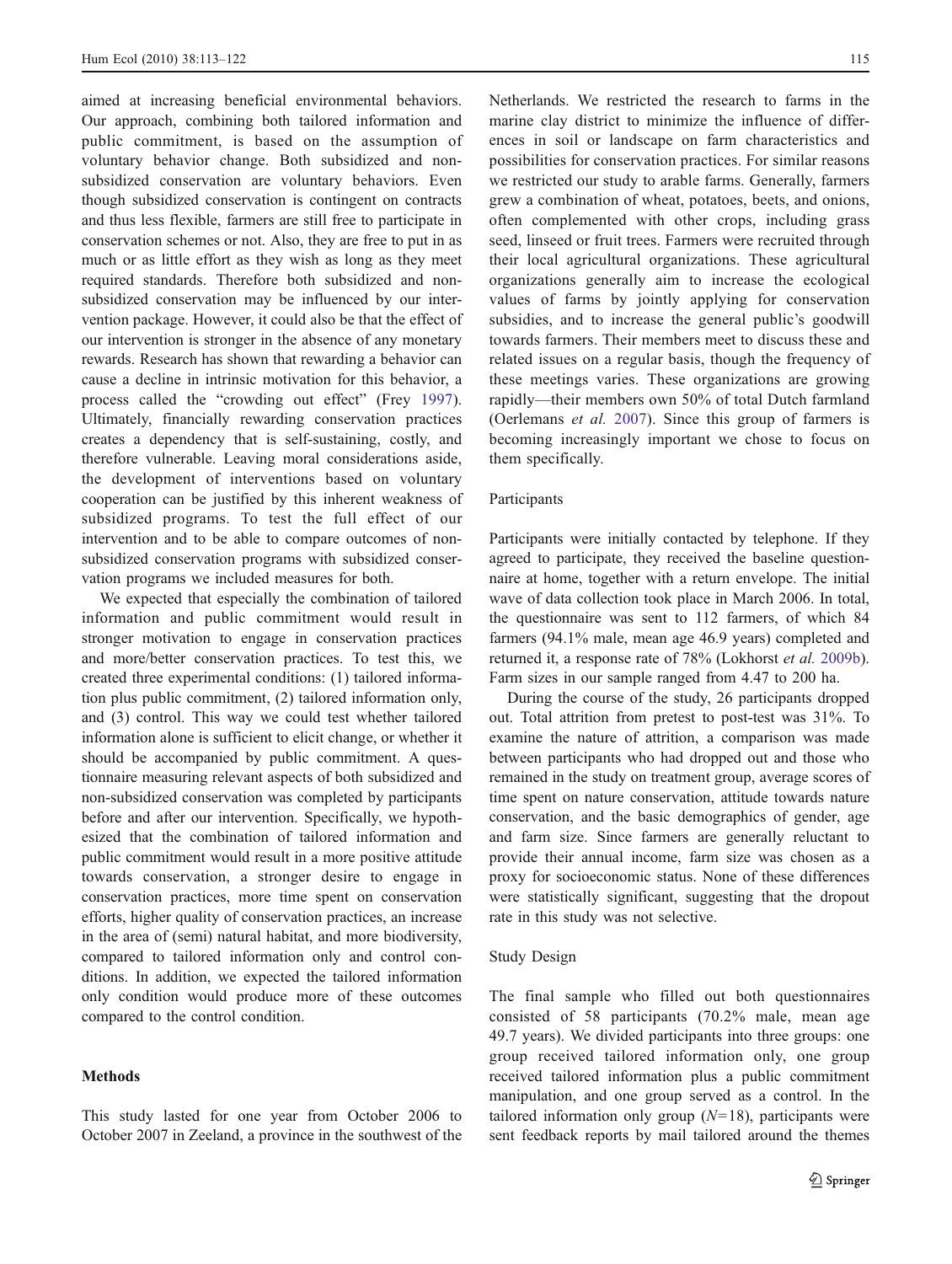habitat area, habitat diversity and quality of conservation. Habitat diversity and adequate habitat management in particular are seen as key drivers of biodiversity in agricultural landscapes (Benton et al. [2003;](#page-8-0) Blomqvist et al. [2006](#page-8-0); Duelli [1997](#page-8-0); Manhoudt et al. [2007](#page-9-0); Weibull et al. [2003\)](#page-9-0). As a source for adequate conservation options, we used a manual for agri-environmental management (Van Paassen and Schrieken [1998](#page-9-0)), published by the Dutch national organization for landscape management which is a widely accepted source of advice about agriculturalenvironmental conservation options.

Feedback reports were tailored for each farm using selfreported data on habitat area and conservation. Based on this information, each farm was rated on four categories of conservation quality by a team of ecologists with expertise in this area: (1) total area of semi-natural habitat on the farm; (2) the number of different habitats present; (3) the number of conservation management options adopted to enhance the biodiversity of natural elements on the farm (e.g., protection from fertilizer and agro-chemical runoffs, active removal of excess nutrients, timing of management in relation to breeding season); and (4) the contribution of the habitats and specific measures beneficial to species occurrence and survival (e.g., nesting boxes for songbirds, owls and raptors, roosting facilities for bats, etc.) and the occurrence of specific groups of organisms (e.g., farmland birds, songbirds, raptors, amphibians, invertebrates, etc.). Participants' performance in each of these categories was compared with the performance of others in their area. The feedback reports presented this information in a clear and understandable way. The feedback was combined with tailored recommendations on how to improve their score in each of the four categories.

In the tailored information plus public commitment group  $(N=16)$ , participants were invited to a meeting—one for each agricultural organization so that all participants attended together with their fellow members. During these meetings, reports organized identically to those for the information only group were handed out and participants were given the opportunity to read their reports and discuss the contents among themselves. At the end of each meeting we asked participants to publicly state which of the recommendations given in their report they would follow up on. In order to enhance the effects of these public statements, minutes of the meeting, including every participant's commitments, were sent to all participants. Of the 16 participants in the tailored information plus public commitment group, 12 were able to attend the meetings. All the participants present at the meeting made a public commitment. Participants who did not attend the study groups were excluded from further analysis. The control group  $(N=24)$  received no reports. A year later, in March 2007, all participants were sent the post-intervention questionnaire.

#### Questionnaire

All questionnaire responses were measured on a five-point scale. Because we were interested in the possible differences between non-subsidized and subsidized conservation, all items were phrased for both types of practices. All responses were measured before and after the intervention.

Psychological and Behavioral Measures Attitude was measured using responses to the following statements:

- & I think that subsidized/ non-subsidized nature conservation practices are: negative–positive
- I think that subsidized/ non-subsidized nature conservation practices are: useless–useful
- I think that subsidized/ non-subsidized nature conservation practices are: unimportant–important (Azjen and Fishbein [1980](#page-8-0)).

This yielded a sufficiently high reliability for both subsidized ( $\alpha$ =.77) and non-subsidized practices ( $\alpha$ =.87) in the pre-test as well as in the post-test (subsidized  $\alpha$ =.76, nonsubsidized  $\alpha$ =.91). The desire to engage in nature conservation practices was assessed on the basis of responses to the statement: "I want to perform subsidized/non-subsidized nature conservation practices." According to the Model of Goal-Directed Behavior, desires "represent the motivational state of mind wherein appraisals and reasons to act are transformed into a motivation to do so" (Perugini and Bagozzi [2001](#page-9-0), p. 84). Therefore, they can be seen as a determinant of behavior. For the current study we were particularly interested in using this variable as it reflects an individual's motivation to engage in a given behavior irrespective of possible practical barriers. Nature conservation is characterized by a number of practical barriers such as subsidies, changing regulations and income. This measure provided us with the opportunity to assess the effect of our intervention on personal motivation to engage in conservation efforts.

Area of (semi-)natural habitat was calculated from selfreported data on specific semi-natural habitats present on the farm. Also, we asked participants if they were interested in expanding their current area of subsidized (semi-)natural habitat.

Finally, we asked participants how much time they had spent on both subsidized and non-subsidized nature conservation practices per season in the past year. We then aggregated these season scores to measures indicating how much time they had spent on both subsidized and nonsubsidized conservation practices per year.

Ecological Measures Conservation quality was assessed by asking questions regarding the use of fertilizer and pesticides, mowing/cutting/vegetation removal regime and timing of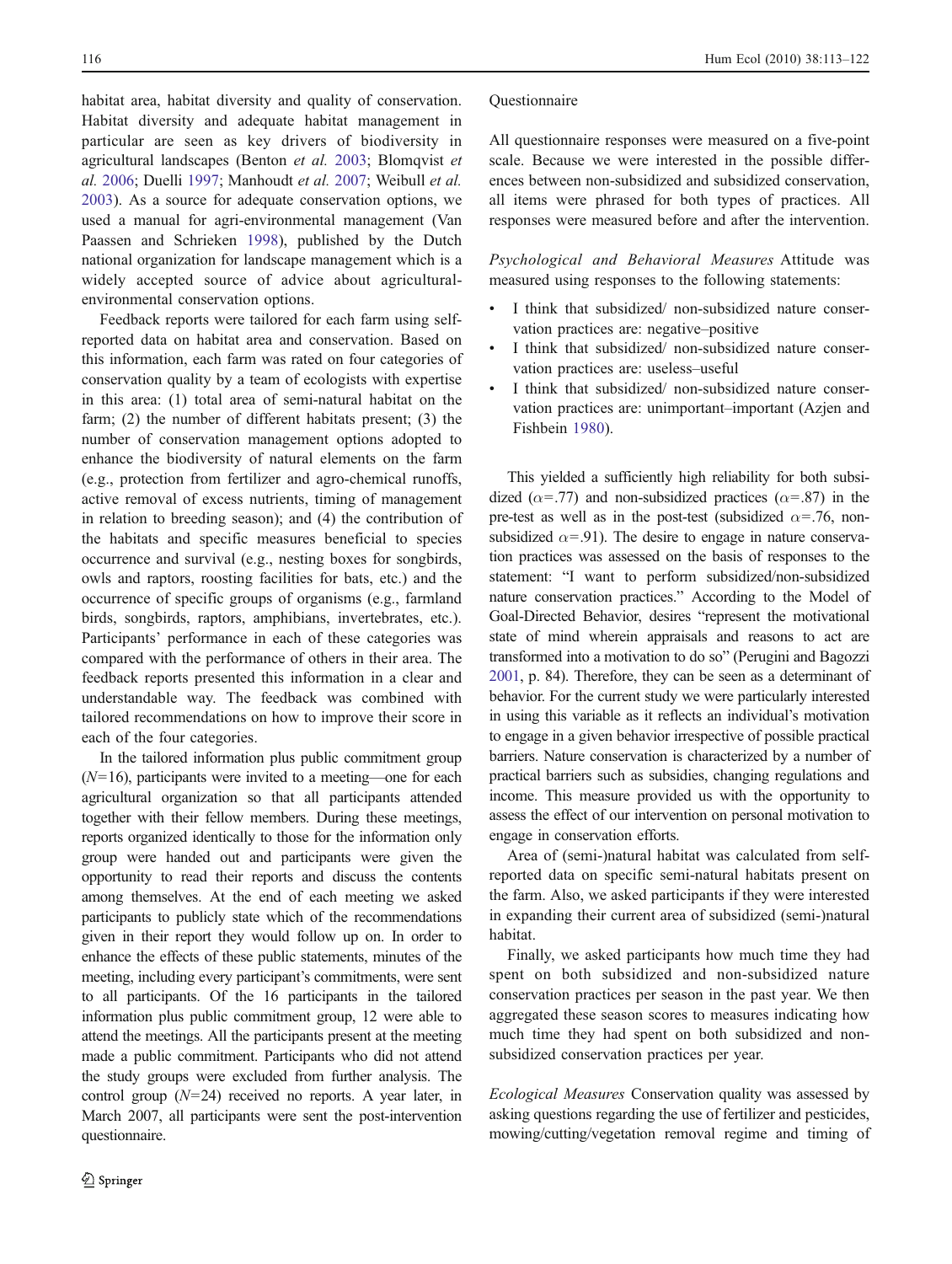<span id="page-4-0"></span>conservation efforts in relation to breeding and overwintering periods of fauna and seeding periods of flora. These were aggregated into the following four categories to enable comparison between differently managed habitats (Van Dijk et al. [2009](#page-9-0)): (1) protection of the habitat from regular farm practice (e.g., actively avoiding fertilizer or pesticide runoffs); (2) guaranteeing spatial and/or temporal continuity of the habitat (e.g., phased mowing or replanting trees); (3) actively influencing vegetation structure (e.g., selective cutting of trees, removal of exuberant water plant growth); (4) active nutrient reduction (e.g., haymaking). If a farmer performed one or more management options within a specific category, one point for management quality was awarded. In total, a management quality score between zero (no beneficial management) and four (high management quality) could be calculated for each habitat. Overall conservation quality was defined as the average of the management scores of all seminatural habitats present at the farm.

Another ecological measure used was the diversity of habitats. A habitat is commonly defined as "a place where an organism or a biological population normally lives or occurs" [\(http://www.biology-online.org](http://www.biology-online.org)). Habitat diversity was defined as the total number of different habitats and was calculated from the self-reported data by adding the number of habitats reported to be present on the farm.

## Results

We will first discuss the psychological and behavioral measures, after which we will turn to effects found on the ecological measures. All means and standard deviations are listed in Table 1.

One important feature of the current study is that it involves a collaboration of social psychological and ecological scientists. Using ecological measures makes it necessary to select a sample that is not affected by differences in soil or landscape. Because of these stringent criteria, our final sample was relatively small. Since this

|  |  |  |  |  |  |  |  |  |  |  |  | <b>Table 1</b> Means and standard deviations for all the dependent variables before and after the intervention, for every condition |  |  |  |
|--|--|--|--|--|--|--|--|--|--|--|--|-------------------------------------------------------------------------------------------------------------------------------------|--|--|--|
|--|--|--|--|--|--|--|--|--|--|--|--|-------------------------------------------------------------------------------------------------------------------------------------|--|--|--|

|                                   |          | Control |           | Information |           | Information plus Commitment |           |  |
|-----------------------------------|----------|---------|-----------|-------------|-----------|-----------------------------|-----------|--|
|                                   |          | M       | <b>SD</b> | M           | <b>SD</b> | M                           | <b>SD</b> |  |
| Attitude subsidized               | Pretest  | 3.98    | .10       | 4.19        | .11       | 3.96                        | .15       |  |
|                                   | Posttest | 4.00    | .12       | 3.98        | .12       | 4.07                        | .17       |  |
| Attitude unsubsidized             | Pretest  | 3.81    | .17       | 3.84        | .18       | 3.91                        | .22       |  |
|                                   | Posttest | 3.70    | .19       | 3.73        | .20       | 4.03                        | .25       |  |
| Desire subsidized                 | Pretest  | 3.91    | .20       | 4.24        | .23       | 3.73                        | .28       |  |
|                                   | Posttest | 3.86    | .18       | 4.19        | .20       | 4.27                        | .25       |  |
| Desire unsubsidized               | Pretest  | 3.00    | .22       | 2.53        | .26       | 2.91                        | .32       |  |
|                                   | Posttest | 2.57    | .25       | 2.77        | .29       | 3.27                        | .36       |  |
| Time spent subsidized (hours)     | Pretest  | 34.90   | 8.49      | 37.33       | 8.95      | 27.65                       | 12.01     |  |
|                                   | Posttest | 34.40   | 6.83      | 37.44       | 7.20      | 38.40                       | 9.66      |  |
| Time spent unsubsidized (hours)   | Pretest  | 113.33  | 22.45     | 58.33       | 26.56     | 22.30                       | 32.53     |  |
|                                   | Posttest | 48.52   | 12.02     | 37.93       | 14.22     | 73.25                       | 17.42     |  |
| Wish to expand                    | Pretest  | 3.86    | .21       | 3.72        | .23       | 3.36                        | .30       |  |
|                                   | Posttest | 3.46    | .22       | 3.17        | .25       | 3.27                        | .31       |  |
| Surface area subsidized (ha)      | Pretest  | 2.51    | .50       | 2.21        | .54       | 2.29                        | .79       |  |
|                                   | Posttest | 2.71    | .54       | 2.88        | .58       | 2.47                        | .85       |  |
| Surface area not subsidized (ha)  | Pretest  | .59     | .17       | .71         | .19       | .47                         | .24       |  |
|                                   | Posttest | .69     | .18       | .81         | .20       | .90                         | .25       |  |
| Quality subsidized conservation   | Pretest  | 1.71    | .21       | 2.01        | .23       | 1.89                        | .30       |  |
|                                   | Posttest | 1.85    | .19       | 2.29        | .21       | 2.51                        | .27       |  |
| Quality unsubsidized conservation | Pretest  | 1.97    | .25       | 1.96        | .27       | 2.20                        | .39       |  |
|                                   | Posttest | 2.04    | .26       | 1.94        | .28       | 2.24                        | .41       |  |
| Habitat diversity subsidized      | Pretest  | 1.52    | .27       | 2.41        | .29       | 3.18                        | .41       |  |
|                                   | Posttest | 1.64    | .35       | 2.86        | .37       | 3.36                        | .53       |  |
| Habitat diversity not subsidized  | Pretest  | 4.20    | .54       | 4.32        | .58       | 3.55                        | .82       |  |
|                                   | Posttest | 5.08    | .59       | 5.53        | .63       | 4.73                        | .89       |  |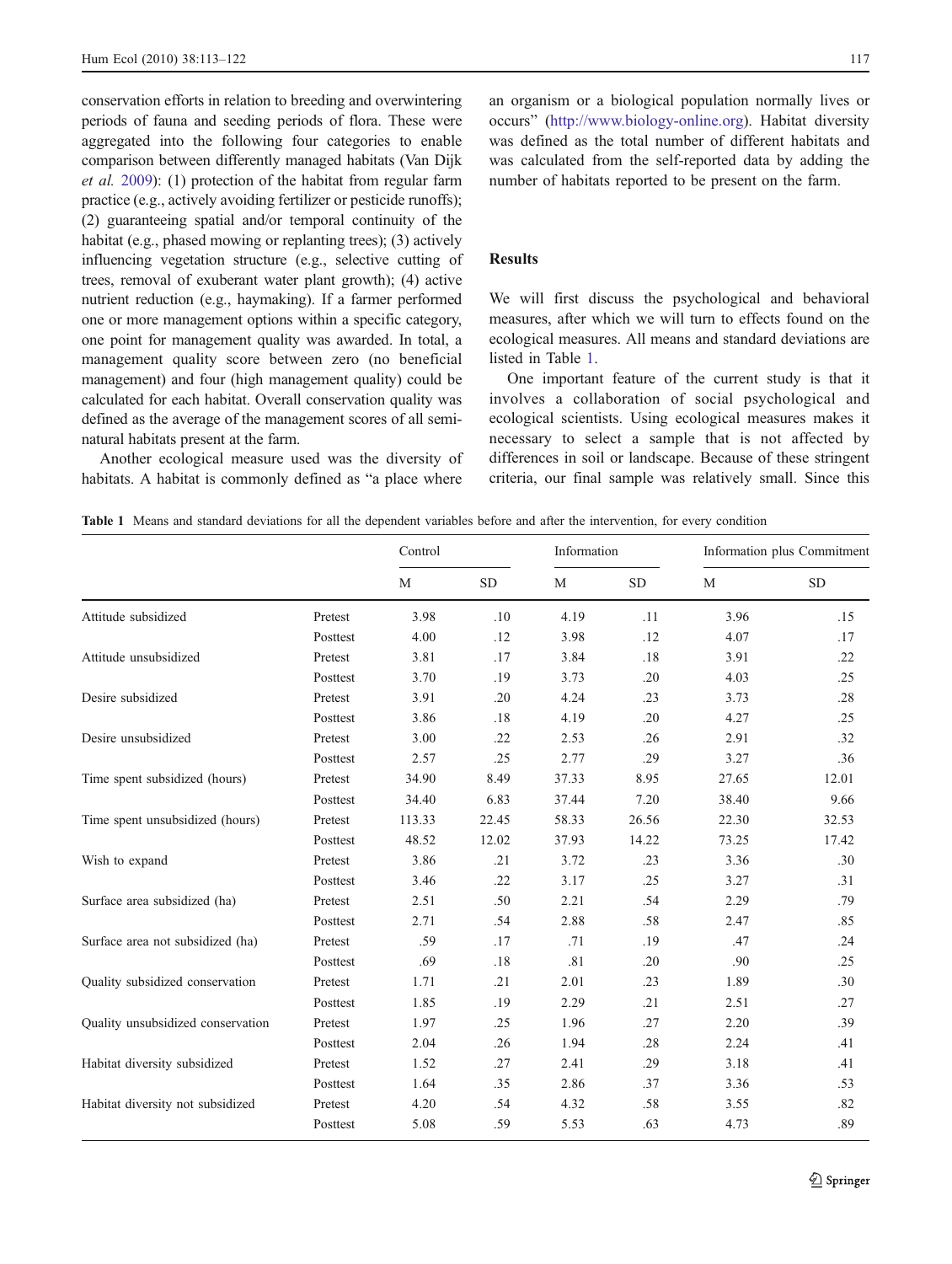study is, to the best of our knowledge, the first to test the effects of a social psychological intervention on nature conservation practiced by farmers, it is exploratory in nature. Therefore, we believe the need to reveal possible effects to be greater than the risk of false positive decisions (Myers [1972;](#page-9-0) see also Hartig et al. [1991\)](#page-8-0). We thus also report effects at the  $p<10$  level.

#### Psychological and Behavioral Measures

Attitude A repeated measure analysis of variance on attitude towards conservation was performed. Subsidy (subsidized versus non-subsidized) and time (before and after the intervention) were used as the within-subjects factors and experimental condition as the between-subjects factor. This analysis showed a significant main effect of subsidy,  $F(1,40)=4.56$ ,  $p=.04$ . Attitude towards subsidized conservation was more positive  $(M=4.02)$  than attitude towards non-subsidized conservation  $(M=3.81)$ . There were no effects of our intervention.

Desire to Engage in Nature Conservation Efforts Repeated measure analysis of variance on desire to engage in conservation with time and subsidy as the within-subjects factors and experimental condition as the between-subjects factor showed a significant main effect of subsidy,  $F(1,46)$ = 54.77,  $p=.00$ . The desire to engage in subsidized conservation was stronger  $(M=4.00)$  than the desire to engage in non-subsidized conservation  $(M=2.80)$ . This analysis also showed a significant interaction effect of time\*experimental condition,  $F(2,46)=3.491$ ,  $p=.04$ . The average score of behavioral desire did not change significantly in the control condition (from  $M=3.43$  to  $M=3.16$ ,  $p=.16$ ) nor in the tailored information only condition (from  $M=3.34$  to  $M=3.38$ ,  $p=$ . 79). It did, however, increase significantly in the tailored information plus public commitment condition (from  $M=3.32$  to  $M=3.77$ ,  $p=$ . 05, one-sided). These results are in line with our hypothesis that the combination of tailored information and public commitment in particular would result in a higher willingness to engage in conservation.

Area of (Semi-)natural Habitat A repeated measure analysis of variance on the surface area of natural habitat with time and subsidy as the within-subjects factors and experimental condition as the between-subjects factor was performed. This analysis showed a significant main effect of subsidy,  $F(1,39)=28.15, p=.00$ . Our participants had more subsidized  $(M=2.60 \text{ ha})$  than non-subsidized  $(M=0.64 \text{ ha})$  surface area of natural habitat. This analysis also showed a significant main effect of time  $F(1,39)=7.88$ ,  $p=.01$ , showing that that the area of natural habitat increased across all conditions (from  $M=1.47$  ha to  $M=1.77$  ha).

The three-way interaction of time\*subsidy\*condition was not significant overall,  $F(2,39)=1.99$ ,  $p=.15$ . However, given our specific hypothesis that especially the combination of tailored information and public commitment would affect area of natural habitat, we looked at subsidized and non-subsidized conservation separately. A repeated measure analysis of variance on the area of subsidized natural habitat with time as the within-subjects factor and experimental condition as the between-subjects factor showed no significant interaction of time\*experimental condition,  $F(2,42)=0.95$ , *ns.* However, a similar analysis on the area of non-subsidized natural habitat did show an interaction of time\*experimental condition,  $F(2,48)=2.89$ ,  $p=.07$ . Repeated measures analysis per condition showed that the largest change occurred in the tailored information plus public commitment condition, where participants increased their area of non-subsidized natural habitat from 0.47 to 0.90 ha,  $p=0.06$ , one-sided. This confirms our hypothesis that the combination of tailored information and public commitment would be particularly successful in increasing conservation.

We also asked participants if they were interested in expanding their current area of subsidized (semi-) natural habitat. A repeated measure analysis of variance with time as the within-subjects factor and experimental condition as the between-subjects factor was performed. Results showed a significant main effect of time,  $F(1,49)=8.15$ ,  $p=.01$ . The wish to expand decreased across all conditions. We expected this decrease to be caused by participants who had already expanded their area of subsidized natural habitat. Therefore, we calculated the difference scores of area of subsidized natural habitat by subtracting the area of subsidized natural habitat in 2006 from the area of subsidized natural habitat in 2007. We then included this difference score in the analysis as a covariate and indeed the effect of time disappeared  $F(1,40)=2.26$ , ns. This suggests that our finding that the wish to expand decreased across all conditions is explained by the fact that farmers had in the meantime expanded their area of subsidized natural habitat.

Time Spent on Conservation A repeated measure analysis of variance on time spent on conservation with time and subsidy as the within-subjects factors and experimental condition as the between-subjects factor showed a significant main effect of subsidy,  $F(1,42)=7.49$ ,  $p=.01$ . Participants reported spending less time on subsidized (M= 34.64 h) than on non-subsidized conservation  $(M=55.26 \text{ h})$ . This analysis also showed a significant interaction of time\*experimental condition,  $F(2,42)=4.22$ ,  $p=.02$ . The amount of time spent on conservation decreased in the control condition (from  $M=67.95$  to  $M=34.83$ ,  $p=.02$ ) as well as in the tailored information only condition (from  $M=$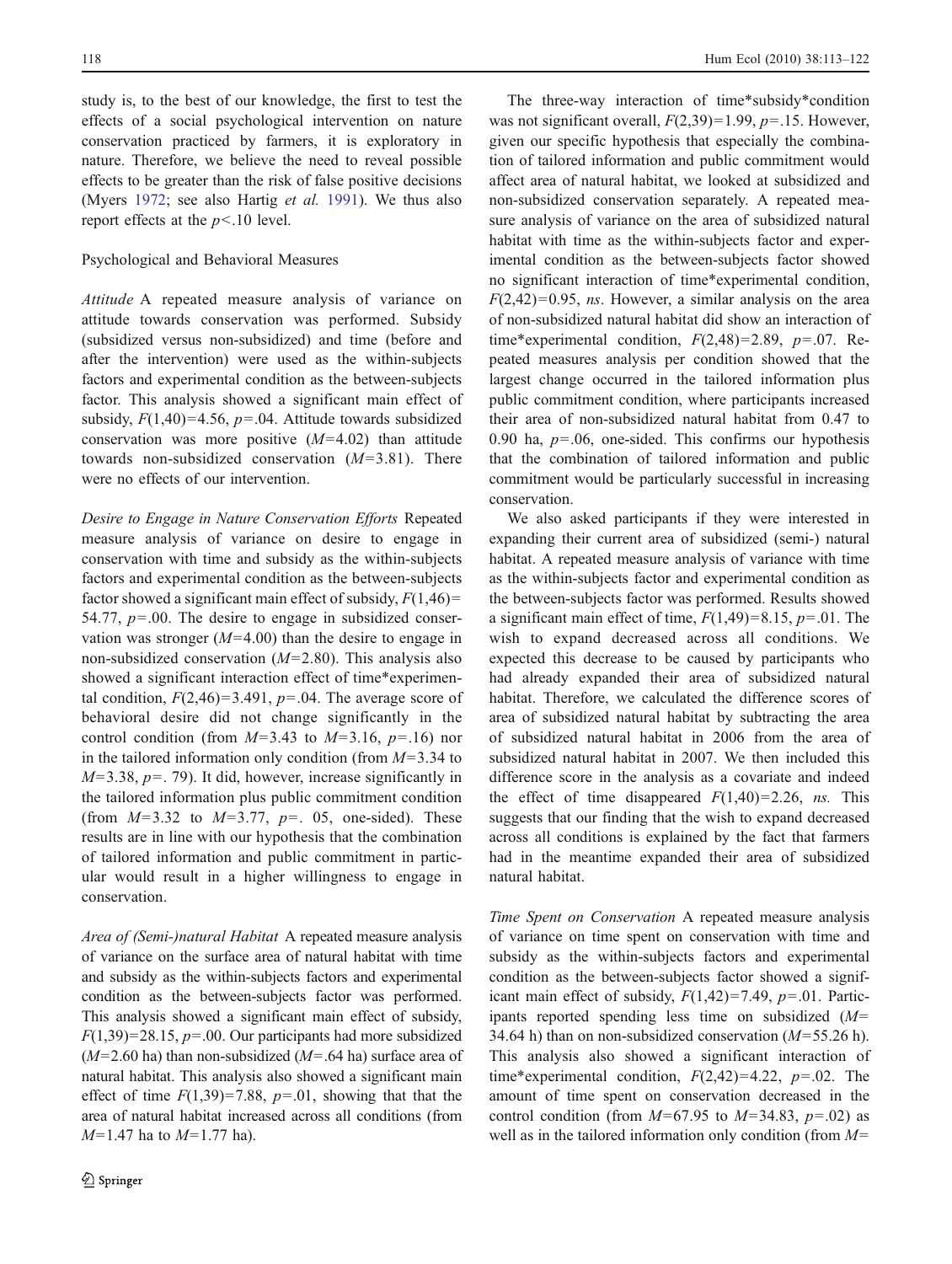49.37 to  $M=36.77$ ,  $p=.27$ ). It did, however, increase in the tailored information plus public commitment condition (from  $M=24.98$  to  $M=55.83$ ,  $p=.10$ , one-sided). This analysis also showed a significant three-way interaction of time\*subsidy\*experimental condition,  $F(2,42)=4.97$ ,  $p=0.01$ . To explore the nature of this interaction we looked at subsidized and non-subsidized conservation separately. A repeated measure analysis of variance on time spent on subsidized practices with time as the within-subjects factor and experimental condition as the between-subjects factor showed no significant interaction of time\*experimental condition,  $F(2,45)=0.57$ ,  $p=.57$ . However, a similar analysis on time spent on non-subsidized practices did show a significant interaction of time\*experimental condition,  $F(2,46)=4.56$ ,  $p=.02$ . Repeated measures analysis per condition showed that the time spent on non-subsidized practices decreased in the control condition from  $M=111.59$ to  $M=46.32$  ( $p=.01$ ). The time spent on non-subsidized practices in the tailored information only condition decreased as well (from  $M=58.33$  to  $M=37.93$ ,  $p=.33$ ). It did, however, increase in the tailored information plus public commitment condition (from  $M=22.30$  to  $M=73.25$ ,  $p=0.6$ , one-sided). This analysis shows that during the course of our intervention, participants in the tailored information plus public commitment condition had spent more time on conservation, and that this was especially true for nonsubsidized conservation. Because of the large differences in time spent on conservation between conditions before our intervention, these results must be interpreted with caution. However, they are in line with our hypothesis.

#### Ecological Measures

Conservation Quality Next, we looked at the quality of conservation. A repeated measure analysis of variance on quality of conservation practices and time and subsidy as the within-subjects factors and experimental condition as the between-subjects factor showed a significant main effect of time,  $F(1,35)=5.56$ ,  $p=.03$ . Quality of conservation practices increased across all conditions, from  $M=2.04$ to  $M=2.20$ . The interaction of time\*subsidy was also significant  $F(1,35)=3.29$ ,  $p=.04$ , one-sided. The quality of subsidized conservation practices increased over time (M= 1.89 to  $M=2.22$ ,  $p=.00$ ) whereas the quality of nonsubsidized conservation practices did not  $(M=1.93$  to  $M=$ 2.01, ns.). In other words, the main effect of time was qualified by the interaction effect of time\*subsidy. This increase in quality of conservation was not due to our intervention.

Habitat Diversity We also looked at the diversity of habitats per farm. A repeated measure analysis of variance

with habitat diversity before and after the intervention and subsidy as the within-subjects factors and experimental condition as the between-subjects factor showed a significant main effect of subsidy,  $F(1,56)=20.87$ ,  $p=.00$ . Habitat diversity was lower  $(M=2.58)$  for subsidized conservation than for non-subsidized conservation  $(M=4.54)$ . This means that non-subsidized (semi-) natural habitat was more diverse than subsidized (semi-) natural habitat. The analysis also showed a significant main effect of time,  $F(1,56)$ = 56.08,  $p = 0.00$ . Habitat diversity increased across all conditions, from  $M=3.24$  to  $M=3.88$ . The interaction of time\*subsidy was also significant  $F(1,56)=25.52$ ,  $p=.00$ : non-subsidized habitat diversity increased more strongly  $(M=4.02$  to  $M=5.05$ ,  $p=.00$  over time than subsidized habitat diversity  $(M=2.45$  to  $M=2.70$ ,  $p=.00$ ). Nonsubsidized habitat diversity was not only higher to begin with, but also increased more than subsidized diversity during the course of our intervention. Since there were no significant differences between experimental conditions, this increase cannot be attributed to our intervention.

## General Discussion

By adopting conservation practices, farmers can strongly affect environmental quality and biodiversity. In this paper we have seen that an intervention strategy containing tailored information and public commitment making can improve conservation practices. Our results show that the combination of tailored information and the making of public commitments was especially effective in eliciting behavior change: participants showed a stronger desire to engage in conservation, increased their area of nonsubsidized natural habitat, and reported spending more time on non-subsidized conservation. Participants in the tailored information only condition also increased their area of non-subsidized natural habitat but did not show any change on other measures. In addition, we found that while our intervention affected both types of conservation, the effects were stronger for non-subsidized conservation.

We found some other noteworthy differences between subsidized and non-subsidized conservation. Attitudes towards subsidized conservation were more positive than towards non-subsidized conservation. This difference can be explained in terms of Azjen's [\(1991](#page-8-0)) Theory of Planned Behavior, according to which the monetary reward for behavior increases the positive attitude towards that behavior. The fact that the desire to engage in subsidized conservation was also stronger than the desire to engage in non-subsidized conservation should be seen from the same perspective. However, the desire to engage in non-subsidized conservation proved sensitive to our intervention.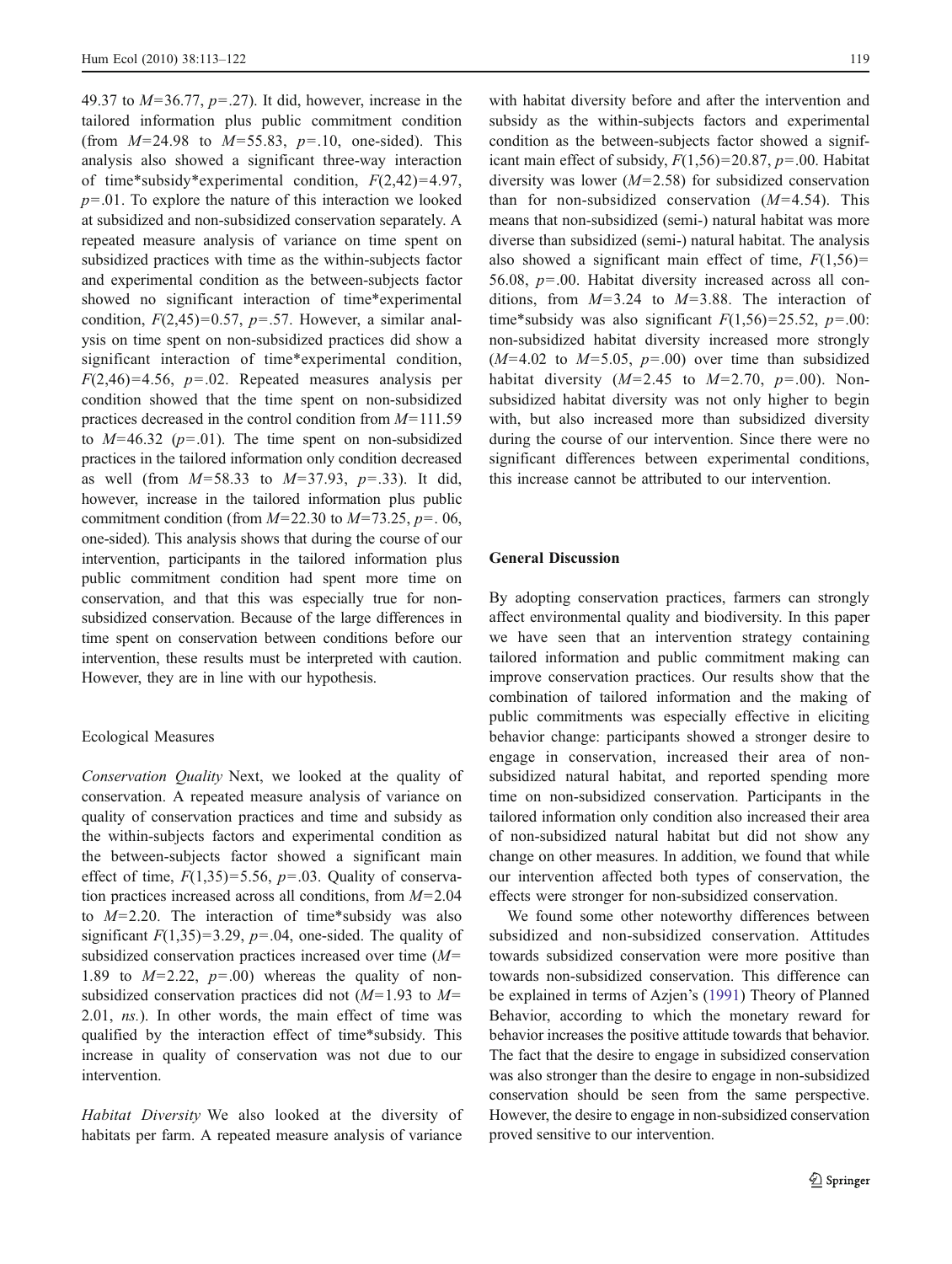The quality of subsidized conservation practices increased over time whereas the quality of non-subsidized conservation practices did not. However, non-subsidized conservation was characterized by higher habitat diversity than subsidized conservation. These findings are hard to explain from the current data. It could be that farmers have more knowledge of subsidized conservation practices and are therefore better able to improve the quality of this type of conservation. As for habitat diversity, it could be that since non-subsidized conservation is not contingent on contracts and thus more flexible, it gives farmers greater freedom in choosing how to pursue conservation, which might then result in higher habitat diversity.

The effects of our intervention show that the combination of tailored information and public commitment increases the desire to engage in conservation, time spent on non-subsidized conservation and area of non-subsidized (semi-)natural habitat. The results presented here are particularly impressive when we take into account that participants were asked to attend only one meeting during the course of the intervention at which they made a public commitment to pursue conservation practices. Our public commitment manipulation did not affect all the dependent measures in our study—attitude, quality of conservation and habitat diversity did not change. That attitude did not change might be due to the fact that participants publicly committed themselves only once. As for quality of conservation and habitat diversity, these are ecological measures that might very well be too multi-determined to change within a year.

Another reason why we believe our results to be very promising is that research has shown that farmers' attitudes and involvement concerning biodiversity are very resistant to change. In fact, several studies have shown that conservation practices themselves do not influence farmers' attitudes and behavior (Burton et al. [2008](#page-8-0)). Research by Herzon and Mikk ([2007](#page-8-0)) showed that in Estonia, 12 years of subsidizing agricultural–environmental measures did not increase farmers' understanding of biodiversity, nor of how to improve it. Although our intervention was not successful in eliciting attitude change, it did prompt farmers to expand their area of non-subsidized (semi-)natural habitat, and to devote more time to conservation.

It is important to note that our intervention lasted only one year. Considering the often complex decision making required of farmers and the fact that subsidized conservation is contingent on contracts of multiple years, it seems reasonable to assume that had we been able to continue the intervention for a longer period of time, we would have found more and/or stronger effects.

For this study we recruited participants who were members of local agricultural organizations. While we have no specific information about our participants' degree of involvement with these organizations, it is very plausible that those farmers who signed up for our study are in fact the more active members. This means that they constitute a group of early adapters in terms of their engagement with nature conservation. On the one hand, one might consider this a limitation of the study. On the other hand, we believe that it makes sense that an intervention such as ours that is completely based on voluntary behavior change, is most likely to reach those people who are already somewhat involved in the issue at hand. These early adapters can in turn influence those members that are less engaged, eventually contributing to the intervention's success.

One aspect of non-subsidized nature conservation that was not included in this study was the cost of that conservation. Farmers have a wide array of possible nonsubsidized conservation behaviors and it is very likely that these behaviors differ in terms of costs. Some behaviors may be easier to perform than others, while others may require a financial investment. The farmers in our sample engaged in different conservation behaviors. Due to our relatively small sample, it was not possible to compare different conservation behaviors in terms of financial, behavioral or psychological costs. It is of course likely that farmers will most often choose the conservation behavior that to them is less costly. Following this line of reasoning, it seems plausible that an intervention that targets these behaviors would yield the best results. We recommend that future research in this area includes the cost factor.

The current study is, to the best of our knowledge, the first to test the effects of a social psychological intervention on nature conservation practiced by farmers, and is therefore exploratory in nature. Current knowledge about the social psychological underpinnings of farmers' conservation is limited (Burton and Wilson [2006;](#page-8-0) Lokhorst et al. [2009a\)](#page-8-0). In fact, we do not know of any study involving farmers that has used a quasi-experimental design to test causal effects of interventions on conservation. Because of this exploratory nature and our relatively small sample size, we have chosen to include effects that were significant at the  $p<10$  level. Another issue to consider is that our conditions differed in initial mean scores on some variables. These differences are mainly due to measures of non-subsidized conservation that are characterized by a high variability (see also Table [1](#page-4-0)).

Another issue that needs to be addressed is that our results were based on self-reported data. A critic might argue that the effects we found may have been caused by participants being eager to show follow-up on their previous publicly-made commitments without actually changing their behavior. Of course, measuring actual changes in behavior would have improved our study and results. However, several studies have shown that the making of commitments affects environmental behaviors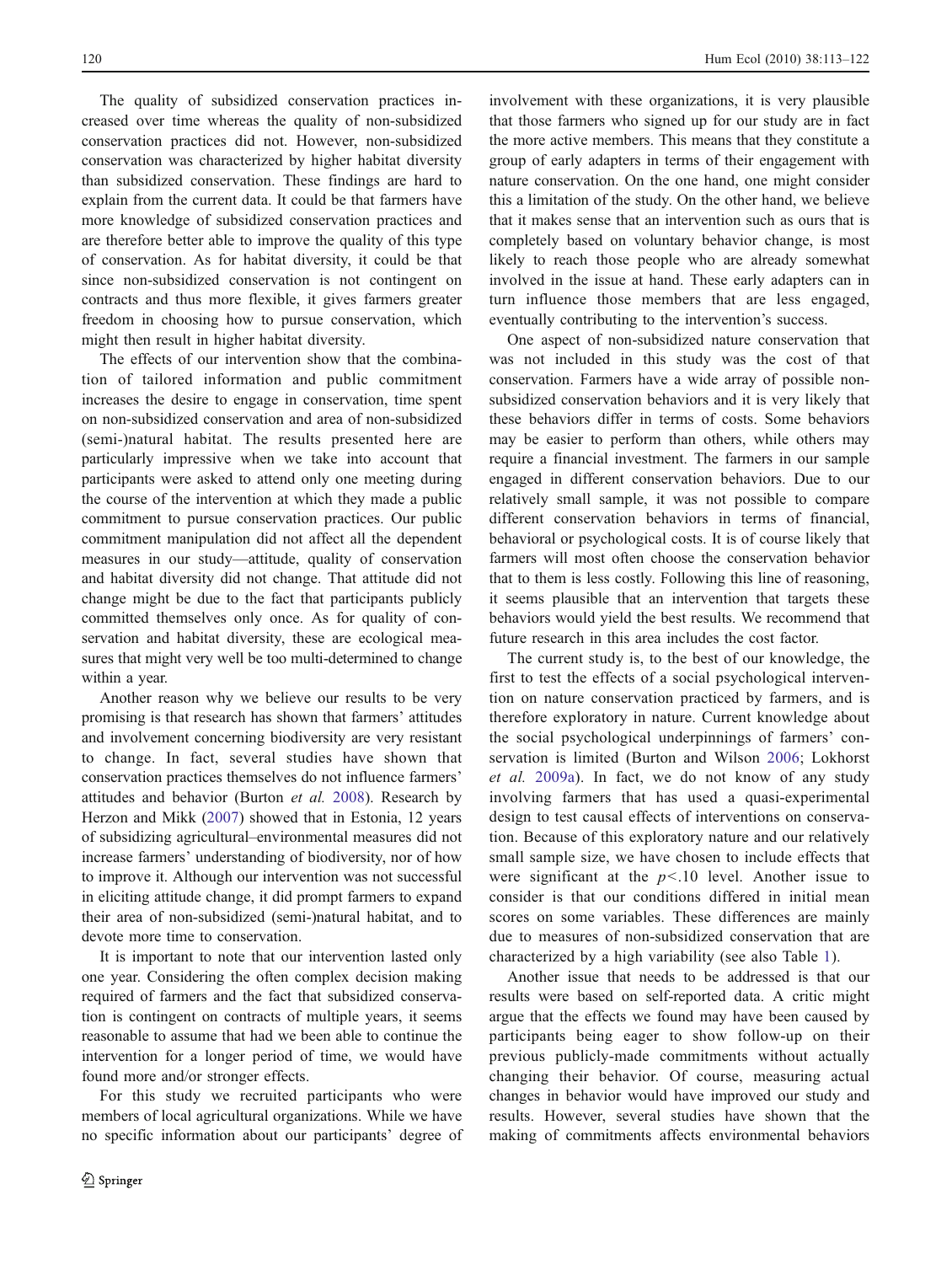<span id="page-8-0"></span>(DeLeon and Fuqua 1995; Katzev and Pardini 1987–88; Wang and Katzev [1990\)](#page-9-0). Also, work by Kerr et al. (1997) showed that participants followed up on public commitments whether they were being monitored by others or not, ruling out the possibility that people adhere to public commitments in order to be seen as consistent by others. Taken together, we believe our results are an important first step in developing ways to improve agricultural nature conservation, and we hope this first attempt at improving farmers' conservation practices can serve as an impetus for future research in this area.

In conclusion, this research has shown that a relatively straightforward intervention can significantly improve agricultural nature conservation. The intervention we tested can be used by policymakers: the administration of feedback and tailored recommendations is not hard to implement when there are appropriate data. Public commitment initiatives could be implemented by working together with local farmers' organizations to ensure commitments are made within a group of peers. Given the promising effects of the current study, such initiatives are likely to positively affect farmers' conservation practices and environmental quality in general.

Acknowledgement This research was supported by the Netherlands Organization for Scientific Research (NWO), grant number 474-03-385.

Open Access This article is distributed under the terms of the Creative Commons Attribution Noncommercial License which permits any noncommercial use, distribution, and reproduction in any medium, provided the original author(s) and source are credited.

#### References

- Abrahamse, W., Steg, L., Vlek, C., and Rothengatter, T. (2005). A Review of Intervention Studies Aimed at Household Energy Conservation. Journal of Environmental Psychology 25: 273–291.
- Abrahamse, W., Steg, L., Vlek, C., and Rothengatter, T. (2007). The Effect of Tailored Information, Goal Setting, and Tailored Feedback on Household Energy Use, Energy-Related Behaviors, and Behavioral Antecedents. Journal of Environmental Psychology 27: 265–276.
- Ajzen, I. (1991). The Theory of Planned Behavior. Organizational Behavior and Human Decision Processes 50: 179–211.
- Ajzen, I., and Fishbein, M. (1980). Understanding Attitudes and Predicting Social Behaviour.. Prentice-Hall, Englewood Cliffs.
- Benton, T. G., Vickery, J. A., and Wilson, J. D. (2003). Farmland Biodiversity: Is Habitat Heterogeneity the Key? Trends in Ecology and Evolution 18: 182–188.
- Berendse, F., Chamberlain, D., Kleijn, D., and Schekkerman, H. (2004). Declining Biodiversity in Agricultural Landscapes and the Effectiveness of Agri-Environment Schemes. Ambio 33: 499–502.
- Blomqvist, M. M., Tamis, W. L. M., Bakker, J. P., and van der Meijden, E. (2006). Seed and (micro)Site Limitation in Ditch Banks: Germination, Establishment and Survival Under Different

Management Regimes. Journal of Nature Conservation 14: 16– 33.

- Burton, R. J. F., and Wilson, G. A. (2006). Injecting Social Psychology Theory Into Conceptualisations of Agricultural Agency: Towards a Post-Productivist Farmer Self-Identity? Journal of Rural Studies 22: 95–115.
- Burton, R. J. F., Kuczera, C., and Schwarz, G. (2008). Exploring Farmers' Cultural Resistance to Voluntary Agri-Environmental Schemes. Sociologia Ruralis 48: 16–37.
- Daamen, D. D. L., Staats, H., Wilke, H. A. M., and Engelen, M. (2001). Improving Environmental Behavior in Companies. The Effectiveness of Tailored Versus Non-Tailored Interventions. Environment and Behavior 33: 229–248.
- DeLeon, I. G., and Fuqua, R. W. (1995). The Effects of Public Commitment and Group Feedback on Curbside Recycling. Environment and Behavior 27: 233–250.
- De Young, R. (1993). Changing Behavior and Making it Stick. The Conceptualization and Management of Conservation Behavior. Environment and Behavior 25: 185–205.
- Duelli, P. (1997). Biodiversity Evaluation in Agricultural Landscapes: An Approach at Two Different Scales. Agriculture, Ecosystems & Environment 62: 81–91.
- Dwyer, W. O., Leeming, F. C., Cobern, M. K., Porter, B. E., and Jackson, J. M. (1993). Critical Review of Behavioral Interventions to Preserve the Environment: Research Since 1980. Environment and Behavior 25: 275–321.
- European Commission, Directorate-General for agriculture (2003). Agriculture and the Environment. Retrieved November 26, 2008, from [http://ec.europa.eu/agriculture/envir/index\\_en.htm.](http://ec.europa.eu/agriculture/envir/index_en.htm)
- Frey, B. S. (1997). On the Relationship Between Intrinsic and Extrinsic Work Motivation. International Journal of Industrial Organization 15: 427–439.
- Gardner, G. T., and Stern, P. C. (2002). Environmental Problems and Human Behavior, 2nd edn., Pearson Custom Publishing, Boston.
- Harland, P., Staats, H., and Wilke, H. A. M. (1999). Explaining Pro-Environmental Intention and Behavior by Personal Norms and the Theory of Planned Behavior. Journal of Applied Social Psychology 29: 2505–2528.
- Hartig, T., Mang, M., and Evans, G. (1991). Restorative Effects of Natural Environment Experiences. Environment and Behavior 23: 3–26.
- Herzon, I., and Mikk, M. (2007). Farmers' Perceptions of Biodiversity and Their Willingness to Enhance it Through Agri-Environment Schemes: A Comparative Study from Estonia and Finland. Journal for Nature Conservation 15: 10–25.
- Katzev, R. D., and Johnson, T. R. (1983). A Social-Psychological Analysis of Energy Consumption: The Impact of Minimal Justification Techniques. Journal of Economic Psychology 3: 267–284.
- Katzev, R. D., and Pardini, A. (1987-88). The comparative effectiveness of reward and commitment in motivating community recycling. Journal of Environmental Systems 17:93–113.
- Katzev, R. D., and Wang, T. (1994). Can Commitment Change Behavior? A Case Study of Environmental Actions. Journal of Social Behavior and Personality 9: 13–26.
- Kerr, N. L., Garst, J., Lewandowski, D. A., and Harris, S. E. (1997). That Still, Small Voice: Commitment to Cooperate as An Internalized vs. A Social Norm. Personality and Social Psychology Bulletin 23: 1300–1311.
- Kleijn, D., and Sutherland, W. J. (2003). How Effective are European Agri-Environment Schemes in Conserving and Promoting Biodiversity? Journal of Applied Ecology 40: 947–969.
- Lokhorst et al. (2009a). What's in it for me? A social-cognitive explanation of motivational differences between farmers' voluntary and subsidized nature conservation practices. (submitted for publication).